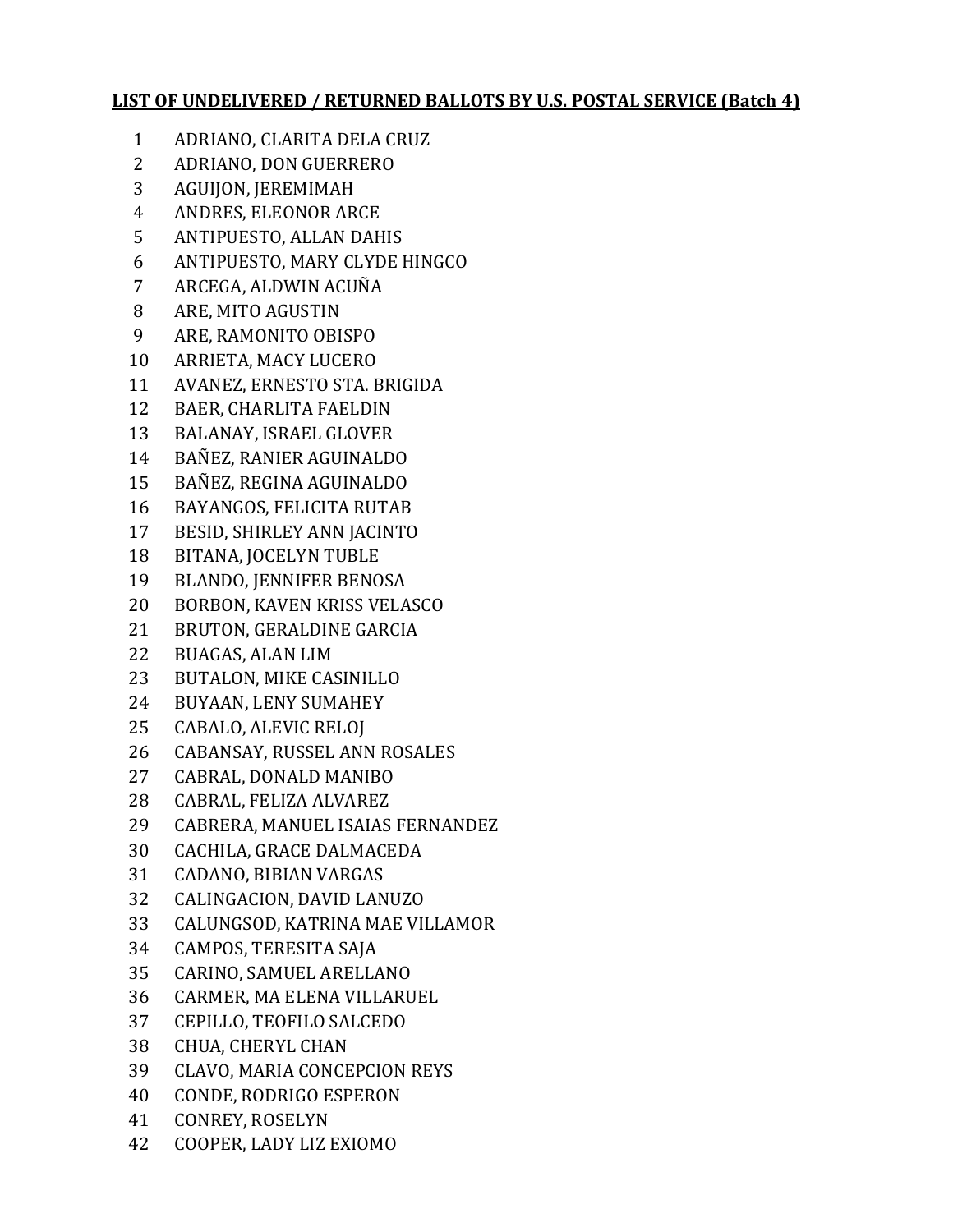CORTES, CLARITA SAGMIT CORTES, DOMINGO MERCADO CORTEZ, HILDA ALFEROS CORTEZ, JENNIFER TOLEDO CUNANAN, NELIA PABUSTAN DAUGHERTY, GEMMA DICHOSO DE TORO, JERRY MILLET DE VERA, CEERYN TIANGCO DELA CRUZ, JOEY SAN MIGUEL DELA CERNA, MELISSA CAITH PEREZ DELA CRUZ, EDGARDO ALEJANDRO DELOS REYES, CZARINA JONE LAGAPA DELOS REYES, JOHN DOMINIC LAGAPA DOLORES, NENITA RAYCO DOTADO, MARY GRACE VICEDO ECO, PURIFICACION SANTOS EDRALIN, ELYBERT EDRALIN ESPINOSA, JUSTINO JR. IHARA ESTEBAN, RONALYN LOMBOY FALLER, MARIA CARMELA LUZON FAVOR, CLEOPATRA ABILLE FELICIANO, HELEN PAGADUAN FIEL, MARILOU CABALIZA FIGUEROA, HARRY GALICANO MONTALBAN FLUTO, EUFEMIA LOPEZ FRANCISCO, REMEDIOS LIM FRANK, VIRGINIA FRONDA FRONA, EDISON LIMBOC FU, JENNIFER LOZADA GABILO, DELMA MEMIJE GACUYA, DOMINGO JR MANINGDING GALCIA, KENNETH MENDOZA GALLEGO, ROGER TOLCIDAS GALLOS, JOSE CIRILO DEQUIT GALUNZA, ROXANNE CHORACHOR GANZON, TECHIE TIPLES GARCIA, BRIANNE LEAL GARCIA, FE HERNANDEZ GEREZ, MA HAZEL ANN REYES GERONA, BEATRIZ ATUTUBO GINELSA, FE MILLANA GLORIA, ELSA STA MARIA GO, CATHERINE CAMACHO GOBRES, REYNALDO GUJIT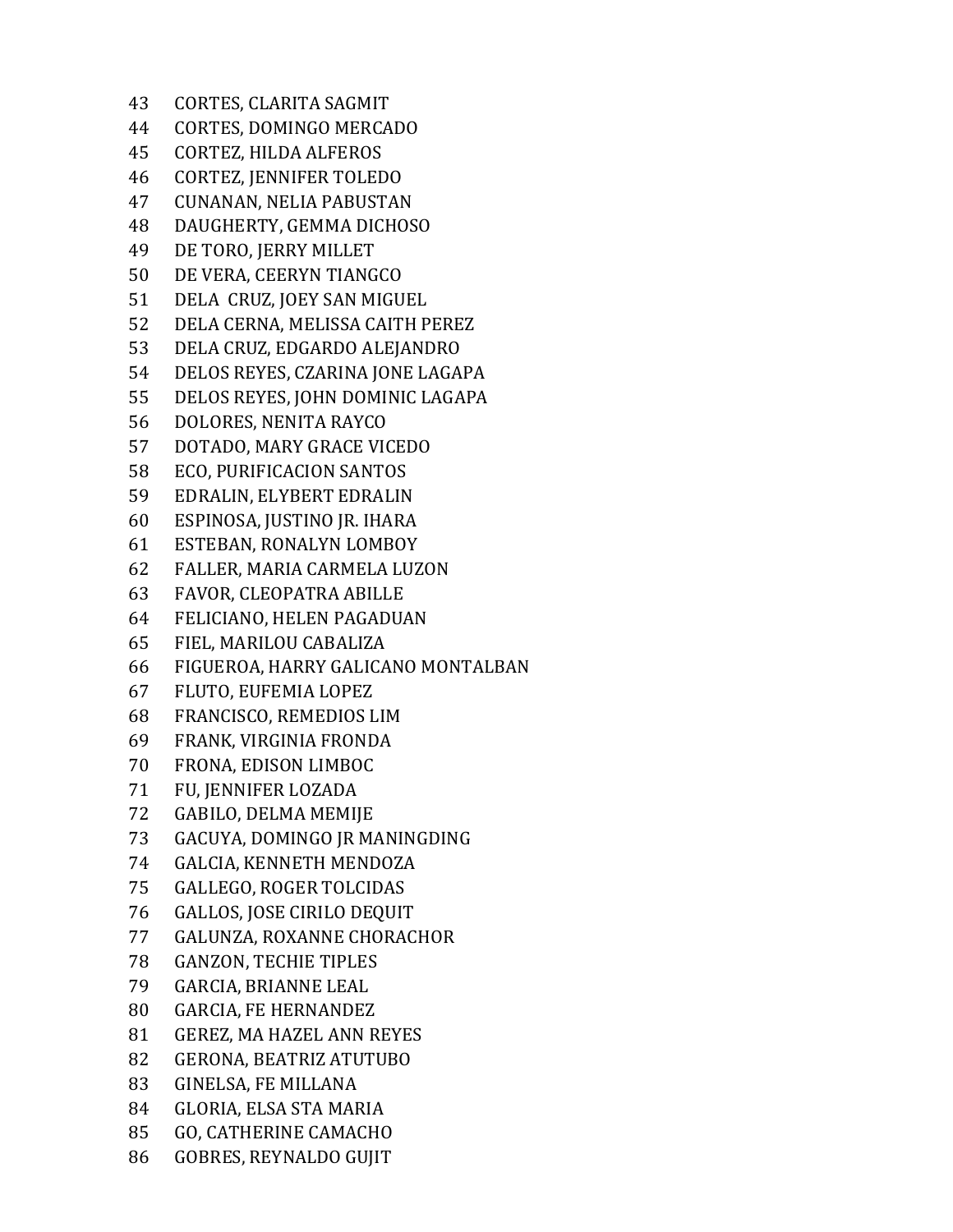GOICOCHGEA, JEAN LOPEZ GOMEZ, FRANCIS ANN DENNISON GONZALES, LUZVIMINDA ALLAVADO GRUSPE, GIL CONCEPCION GRYSSON, JEFFREY LAORITO GUMANGGAD, SARAH JASTIBA GUNDAYAO, LORETO MOYCO GUNDAYAO, MILAGROS PACIA GUZMAN, MARCELO HABANA, FEDERICO OCAMPO HAHN, JACQUELINE ESPANTO HERNANDEZ, TRISHA MONICA GUEVARA HIMATAY, ALONZO JR. GORRICETA HINGPIT, REDANTE CALAMBA IGAGAMAO, NONIE II CUTIN IGAGAMAO, QUEEN ANNE COSARE INFANTE, JEFELINE PAULITA MABUTI JIMENEZ, LILAH LUZ PEPITO JIVIO, ROSARIO MELENDEZ JOCSON, RAUL CABE JONES, FRANCISCA PETRAN KAAMIÑO, CHARLEMAGNE LANSAM KING, GREGGY OLIVER MARTIN LAGUARDIA, RODINNAH VERIDIANO LAXA, MICHAEL BUMACOD LAZARO, JOVITA VALCOS LAZATIN, AURELIO PUNZALAN LEITH, JO-AN CADUA LIWANAG, MA. ALEXENDRIA CAMACHO LLANOS, JOCELYN OLIVA LUCELO, MARIO NITURA LUMIGUID, RUTH AMY SANCHEZ LUZZATTO, ELVIE VIDAL MACALINTAL, NAZARIA BATHAN MACING, ELISA GARCIA MADLANGBAYAN, SUSANA REYES MAESTRADO, FE AGOO MAGALONG, MARY GRACE BONAGUA MAGAPAN, SONIA NATIVIDAD MAGTIRA, ROSARIO ROMERO MALIGAYA, MARY ANNE LA MORENA MALONZO, ALDRIAN MESA MANALESE, REIMARI ERICA PUREZA MANANQUIL, ROWENA NACU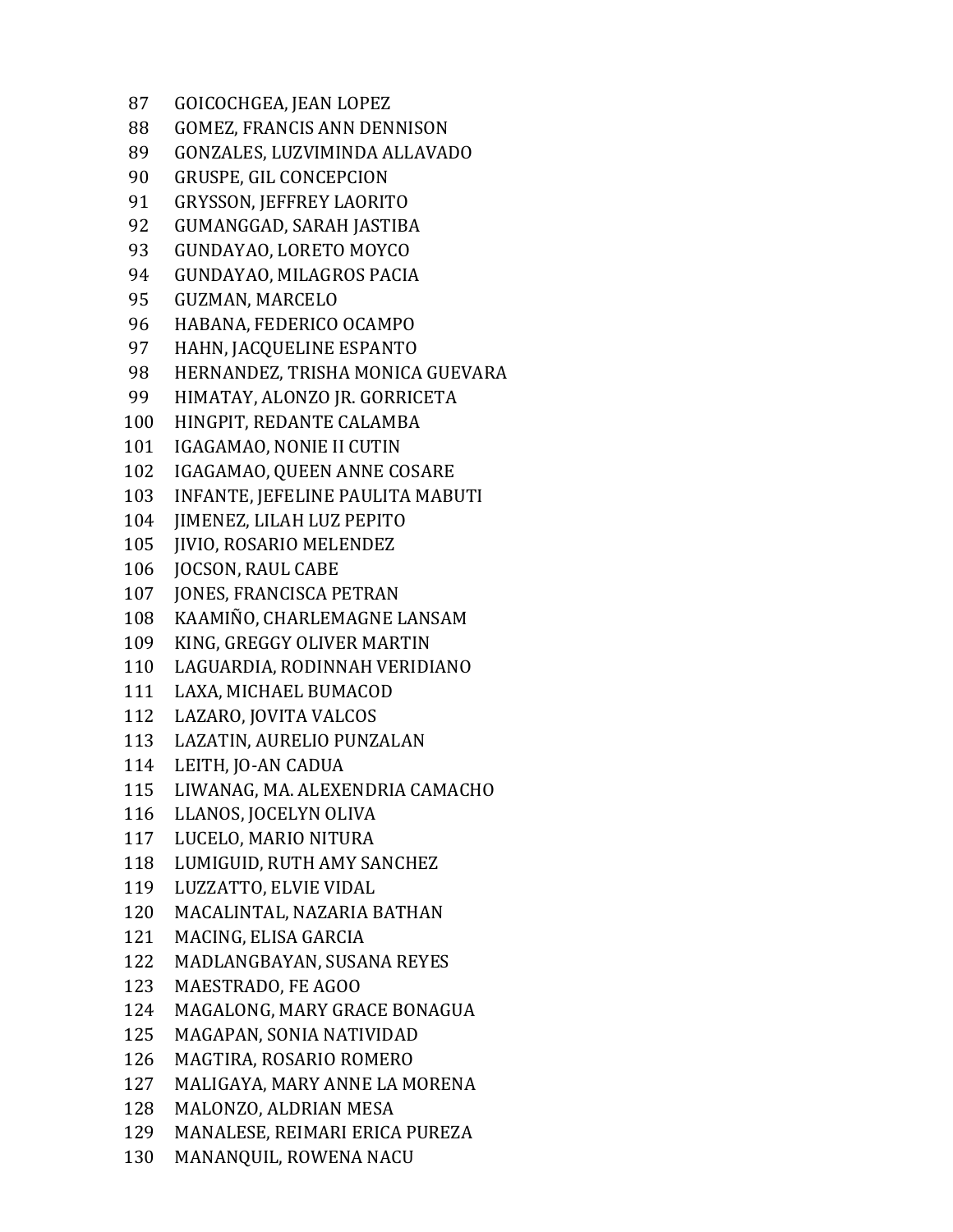MANGANTENG, RICKY VALERA MANGUIAT, JON LOUIE DELA CRUZ MANKOSCHEWESKI, CARMENCITA BANUA MANUEL, NOEL SABANGAN MANZANO, NOEMI MAYO MAPANOO, EVELYN MATIENZO MAPANOO, MARIO BAYLA MARTINEZ, RAMONSITO REALIN MAULEON, ARIEL BERNABE MAYA, FE RABINA MEDINA, ESPEDITA CORPUZ MENDOZA, JOSELITA BULAON MENOR, BENEDICT GARASI MENOR, ROSEMARIE CAILER MERCADO, GRACE THERESE MINA MODINA, JULIET SOSAS MONTES, KYLE MARTINE MOOREHEAD, NELSIE REYES MORALES, GENER BATE MORGAN, EBEGAIL GAMAYON MURELLA, AVELINA ALISON MUSNGI, MARIA ROSARIO MAY MONDEJAR NABUA, DARIUS VILLAGONZALO NARCISO, NILO VELARDE NAVARRO, NENITA PARAGAS NENALI, ELEONOR BEROL NICASIO, JOSE PEÑA OCAMPO, ARLEEN RIVERA OLIVAR, KEN NOMER SALAZAR PACHECO, RENATO MACARAEG PAGATPATAN, ENRIQUETA EDNILAD PALMES, HAIDE ERRAZO PANLILIO, FERNANDA SAGMIT PARCO, MICHELLE GEMINA AVARICIO PARCON, LEAH NACPIL PARCON, MICHAEL MERCADO PASCUAL, NORA DELOS REYES PASUMBAL, CEASAREO ALCANTARA PATUBO, RONIE MUNDARIN PAWLICKI, JUDY ORTEGA PENALES, MARILOU DE OCAMPO PENULIAR, MARIA THERESA FANIO PERALTA, CONCEPCION ONG PEREZ, GLENN ANTHONY MASUHAY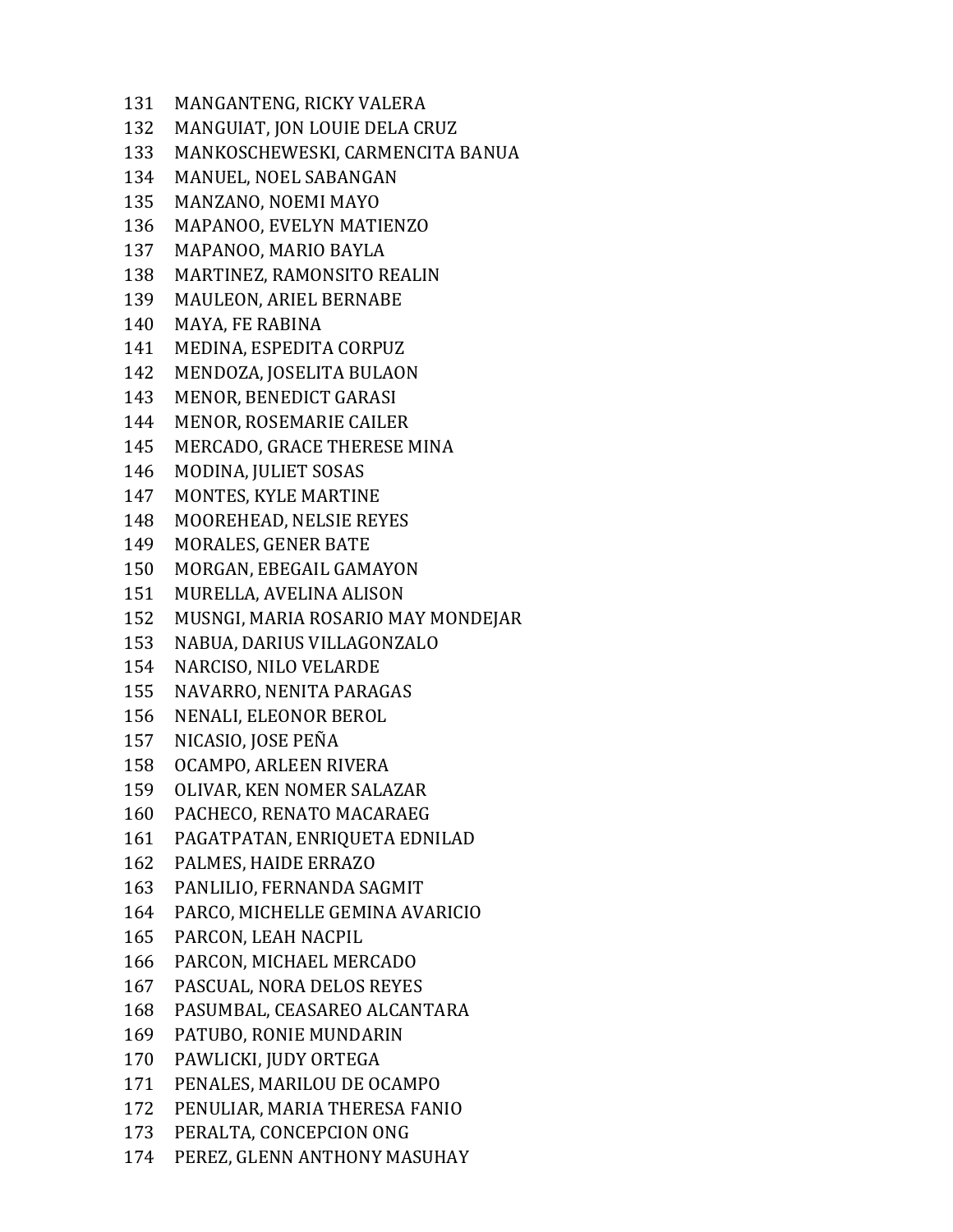PEREZ, MARYLEN GARING PESCADOR, FRUCOUSO HERRERA PESIGAN, MERCEDITA FLORES PESIGAN, PONCIANO GONZALES PIDONG, SOTERA BOADO QUIAMBAO, NATALIA MANANSALA QUITLONG, LUZVIMINDA CABANG RADAN, MARILOU ROMER RAFANAN, NEMENCIO BARCARSE RAGADIO, RESYL ESQUIBEL RAMOS, NORA CADIENTE RAMOS, TEDDY LEON DINGCO RANARIO, ELISEA SABANAL RANCHEZ, ARLENE SIGLOS RAYGON, SOL LUGTU REYNOSO, EDEN CARINGAL RICASA, EDGAR JORDAN TAN RIVERA, LORIBETH PAGUICAN ROBELO, EDUARDO RETONIO ROGER, MARCELINA PEÑARANDA ROLLORATA, CECILIA MORALES ROSKA, MITCHELL UY SALALILA, CHARMAINE CUNANAN SALAMIDA, MA. CSJDI PIDO SALES, VICTORIA SALES SANTOS, JERRY DE LARA SANTOS, MARIA MATAAC SANTOS, ROMEO RICARDO CASTANEDA SELAYRO, JENNY HIPONIA SERGIO, FLORENTINA PILAPIL SIGLOS, MINERVA BARTOLAY SIGLOS, ROSE BADON SILVESTRE, GLADY OCSABE SORROCHE, ALFREDO II BANSAG SORROCHE, HORTENCIA JUAN SORROCHE, MAE KATHLEEN JUAN SUMULONG, JULITA PANGULUYAN SWEDELSON, THELMA SERRANO SWINSON, EDNA RUBIO TACTACAN, JULIETA MERCADO TAGABAN, REX VIERNES TAGUDIN, SONNY GATUS TAN, ARLYN DELA ROSA TAN, JULIO ENRIQUE CUSTODIO